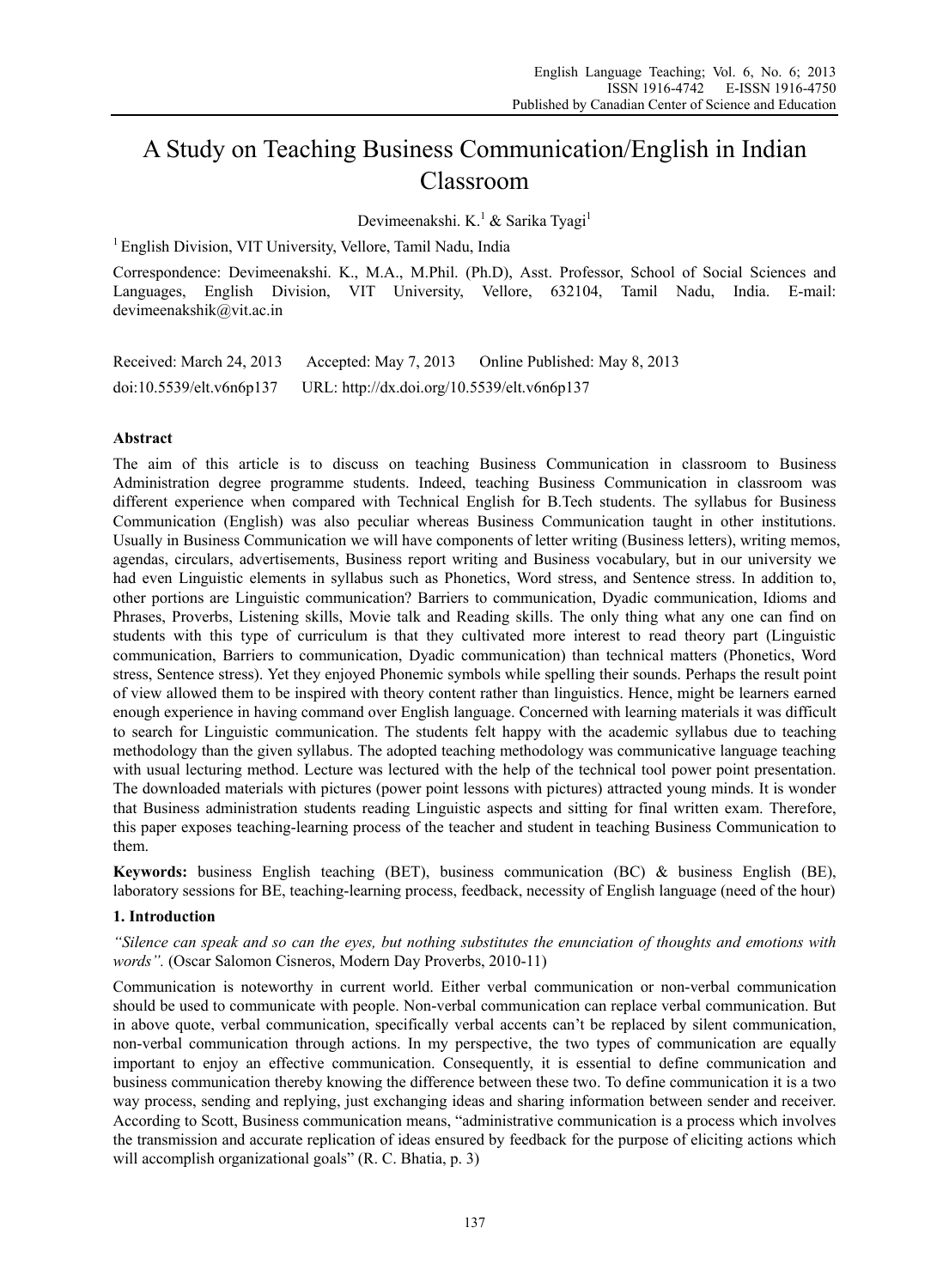Berlo's SMCR model of communication (2008-13) will be suitable to display the process of communication and how it is linked and conveyed. This style "presumes enormous background of behavioural science. This model illustrates the four basic concepts-(1) Sources, (2) Messages, (3) Channels and (4) Receivers. All these concepts are interrelated". (R. C. Batia, 2009, p. 134)



Figure 1. Model of communication – Berlo's SMCR model of communication

The above model exemplifies the communication process, how the encoder sends and decoder receives the message. The source constitutes the essence of the information. The message contains the body of the communication. The channel acts as a catalyst and receiver decodes in producing feedback. The communication process leads to good communication and bad communication. Good communication relies on the effective communication of the communicator. Bad communication leads to break down of communication. Accordingly the picture elaborates the method of communication and how communication should be conveyed through its components. This article deals with Business communication and English language acting as a device to maintain business connection in corporate world. Hence Business communication has become a subject to be taught in schools, colleges and universities to enhance its significance, by this means, using it in improving economic status of any nation.

Usually Business communication encompasses 1. Business letters. 2. Conducting of meetings, 3. Agendas in meetings, 4. Minutes of meetings, 5. Project proposal, 6. Project report, and theory portion of communication like, Barriers to communication, Face-to-face communication and so on. Whereas, the definition of Business English deals with the components of English and they follow:

i. Discourse

- 1. Word building (Prefixes&Suffixes)
- 2. Synonyms & Antonyms
- 3. Parts Of Speech
- 4. Idioms & Phrases
- 5. Proverbs
- 6. Tenses
- 7. Common Errors
- 8. Reading comprehension (reading for pleasure)
- 9. Listening dialogues & passages (lab session)
- 10. Pronunciation (lab session), one minute talk  $\&$  speeches of great men(L&S), consonants, vowels, diphthongs, phonemic words, word stress and sentence stress
- 11. Extempore (activity) & prepared speech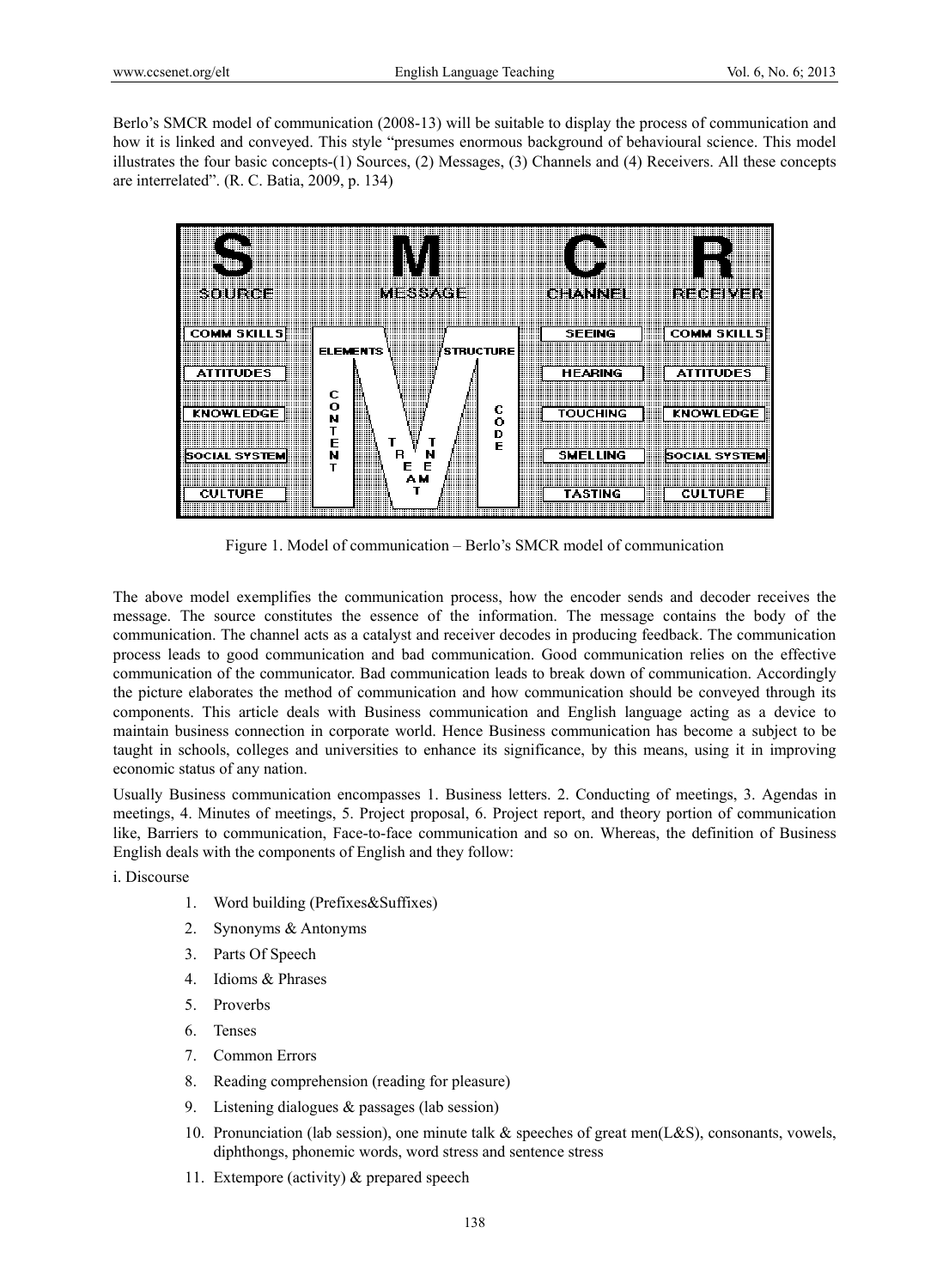ii. Soft skills

- 1. Interviews (theory)
- 2. Presentations (theory, seminar?)

iii English language training activity

1. Movie Talk (projected an English movie and asked the students to write/speak on the movie (review). Example – Movie Review

The items from 1-11 will fall under the term, Discourse. Certainly Widdowson's discourse but his ideas were modified (misquoted) by Beugrande in his work. In Beugrande's interpretation of Widdowson's (2000) paper on Discourse, he mentioned Discourse as mini corpus. Besides, he says, "when I queried the key-word collocation 'applied linguistics' and identified Widdowson's prescriptions: 3,

- 1. being concerned with language problems as experienced in the real world (3);
- 2. taking cognisance [of] the contextual conditions that have to be met in the classroom for language to be a reality for the learners (7);
- 3. pedagogically treating descriptive findings to make them appropriate as prescription (9);
- 4. mediation [and] interpretation [to make] relevant the ideas and findings from linguistics (5);
- 5. mediating between linguistics and other discourses and identifying where they might relevantly interrelate (23);
- 6. relating and reconciling different representations of reality (5);
- 7. making people more socio-politically aware of the way language is used to manipulate them (9)" ,

(Interpreting the Discourse of H.G. Widdowson: A Corpus-Based Critical Discourse Analysis, 2001)

The first point of Beugrande identifies language problems of business administration students to study language in the real world, 2. language as a reality (ideal subject) to them, 3. In descriptive lessons (theory part) allowing them to find out the core idea and interpret in class, 4. Linguistics, the study of language, in this context, students' study language in two forms, spoken and written, they mediate through texts and infer their ideas, 5. In the fifth point (above), the idea is simplified with respect to students' ability. Linguistics and other discourses as spoken, written, structure, grammar and vocabulary, are meant to be learnt and so learners intervene and interlink to understand better. 6. In the next point, my connotation is to relate and reconcile day-to-day life experiences, formal and informal to suit the purpose. The last point states how students apply language in society as corporate men. The other two aspects are Soft skills and English language activity. Here, the teacher's role is as a trainer/facilitator, learners roles are destined to be as trainees and it is necessary for them (trainees) to be skilled at these talents.

Substantiating that discourse consisting of structure, grammar, vocabulary and pragmatics-socio-cultural competence with the aid of Moron, Cruz, Amaya, and Lopez pragmatic knowledge that it "involves knowing how words and utterances can be assigned specific meanings in context and function as the vehicles of their users' intentions (2009, pg.13**)** in terms of socio-cultural competence. For example a sender out of obligation uses polite expressions to persuade the receiver. Particularly in spoken form, "the ability to produce utterances that are appropriate to the sociocultural context in which communication takes place, i.e. to the social contextual factors such as participants' age, gender, power or distance; stylistic factors such as politeness conventions and strategies, degrees of formality or field-specific registers; cultural factors such as awareness of dialect or regional differences in the target language, differences and similarities in terms of usage of communicative strategies between the L1 and the L2, social and institutional structure of the target culture, etc". (Moron, Cruz, Amaya, and Lopez, 2009, p. 14). These practices include three skills such as listening, speaking, and reading, despite the facts L1 and L2, here, since the students are business administration students. How ever, the concept can be taken into reality to learn English language, whereas language is subject to learners. The pragmatic knowledge deals with spoken and written forms simultaneously listening form too. What ever we do either reading or writing we listen to mind and work hence the above said three skills constitute pragmatics-socio-cultural competence.

#### **2. Business English Teaching**

The assigned syllabus is divided into three parts, 1. Discourse, 2. Soft skills, 3. English language training activity. The first seven items (word building – common errors) were taught by chalk-talk method. The students were assigned to work on assignments, like, submitting worksheets on grammar exercises or doing exercises in class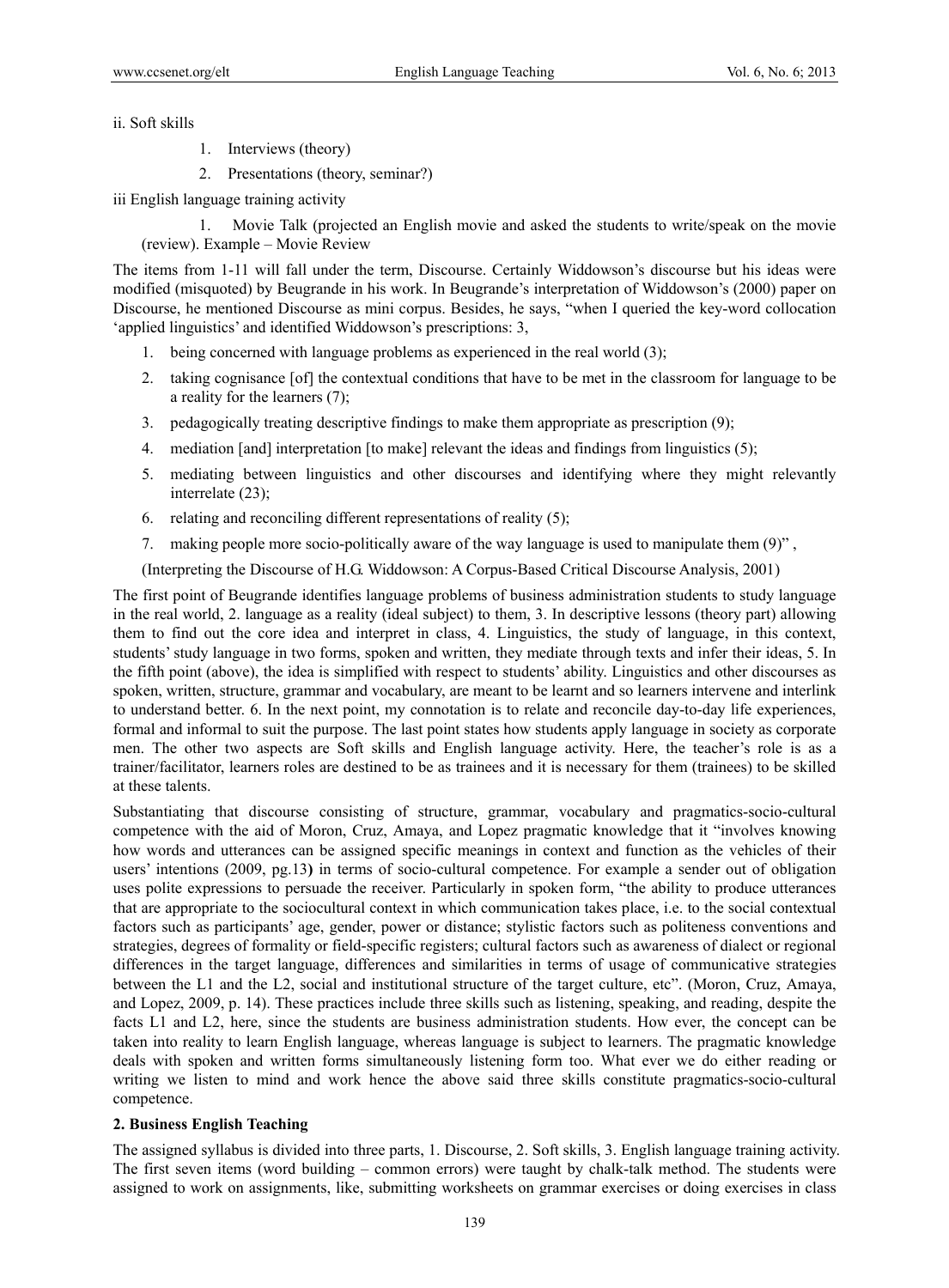as classwork. It would be worth to mention one example, pupils submitted assignments on Parts of Speech, they should download questions/quizzes through online and must write answers. ESL, IELTS exercises or any competitive exam model quizzes also they can work on and excel. The work is evaluated in terms of their hard work consequently to carry out these exercises. Merited candidates score highest grade. In classroom exercises I would engage them with downloaded questions or might give self questions to assess their skill in doing/completing exercises fast. The other four items from the list (12-15) were also classroom exercises. Reading comprehension is meant as reading for pleasure. Some stories would be displayed (teaching tool-power point presentation) and were recommended to read them to develop their vocabulary skills thereby improving their English language through new words and themes. Such practices supplement pleasure to them. The question pattern was multiple-choice question hence they gained the capacity of skimming and scanning the given story or passage in order to choose answers to given questions. In listening sessions, learners listened to speeches of great leaders and BBC learning activity passages as well as dialogues to identify words and meanings of listening exercises. They were trained and advised to follow native speaker's accents. Our students are recommended to ensue British accents, we, as Indians are familiar with British accents than recent American accents. While teaching consonants, vowels, diphthongs, phonemic words, word stress and sentence stress, I portray the lessons and utter the words simultaneously allowing them to spell words. In stress lessons, they have to find out the stress in word and sentence, if they go wrong, I teach them or show them the answers. The students were instructed to be skilled in oral presentation which could enhance their spoken skills.

The next part was Soft skills, materials on interviews and presentations were exhibited and explained, even through class lectures were also delivered and highly recommended to preserve the material so as to brush up their memories when ever necessary. The last part was English language training activity, some scenes of movie were projected and questioned to write and speak on them, like review.

#### **3. Business Communication and Business English**

Business communication involves

- 1. "growth in size of organizations (having more contacts abroad)
- 2. growth of trade unions (effective communication to maintain meaningful relation between management and workers)
- 3. growing importance of human relations(workers are humans, management should be generous enough to understand the issues of workers and maintain good relationship)
- 4. public relations (customers, government, suppliers and the public at large)
- 5. advances in behavioural sciences (developing positive attitude towards life and building up meaningful relationships)
- 6. technological advancements (advancements must lead to proper communication between superiors and subordinates becomes very necessary)
- 7. motivation and morale (inspiring people to work hard, fostering positive attitudes, managers can increase the self-confidence and job satisfaction of employees by keeping in close touch with them)
- 8. Corporate image (creating goodwill in society)"
- (R.C.Bhatia, 2009, p.4)

Business English involves components of English language so why Business communication is incorporated with Business English? It is just communication, indeed it is proud to say that pupils who are specialized in English language, that to exactly English language communication, which is termed as communication skills, now, especially by Multi-National company officials who come for placement services to recruit such candidates in India. Thus, English language is highlighted and equalized with computer language, obviously stating placement services people need two languages, computer language and English language.

Communication is processed only by language. People use language as a tool and communicate with tradesmen to have business with them. Since business deals with money no wonder Business communication is celebrated only with English language. Communication and language are inseparable and inevitable. Their roles are essential in world market. Students are taught to work in any industry in future. Moreover nowadays learners must be guided accurately in order to sustain their position in any company at least for five years. Without skill it is difficult for the survival of professionals to stick in one firm. Thus educational institutions are giving importance to English language due to communication skills. It is really happy to note that some Government colleges have renewed English department after a few years. The credit goes to growing multi-national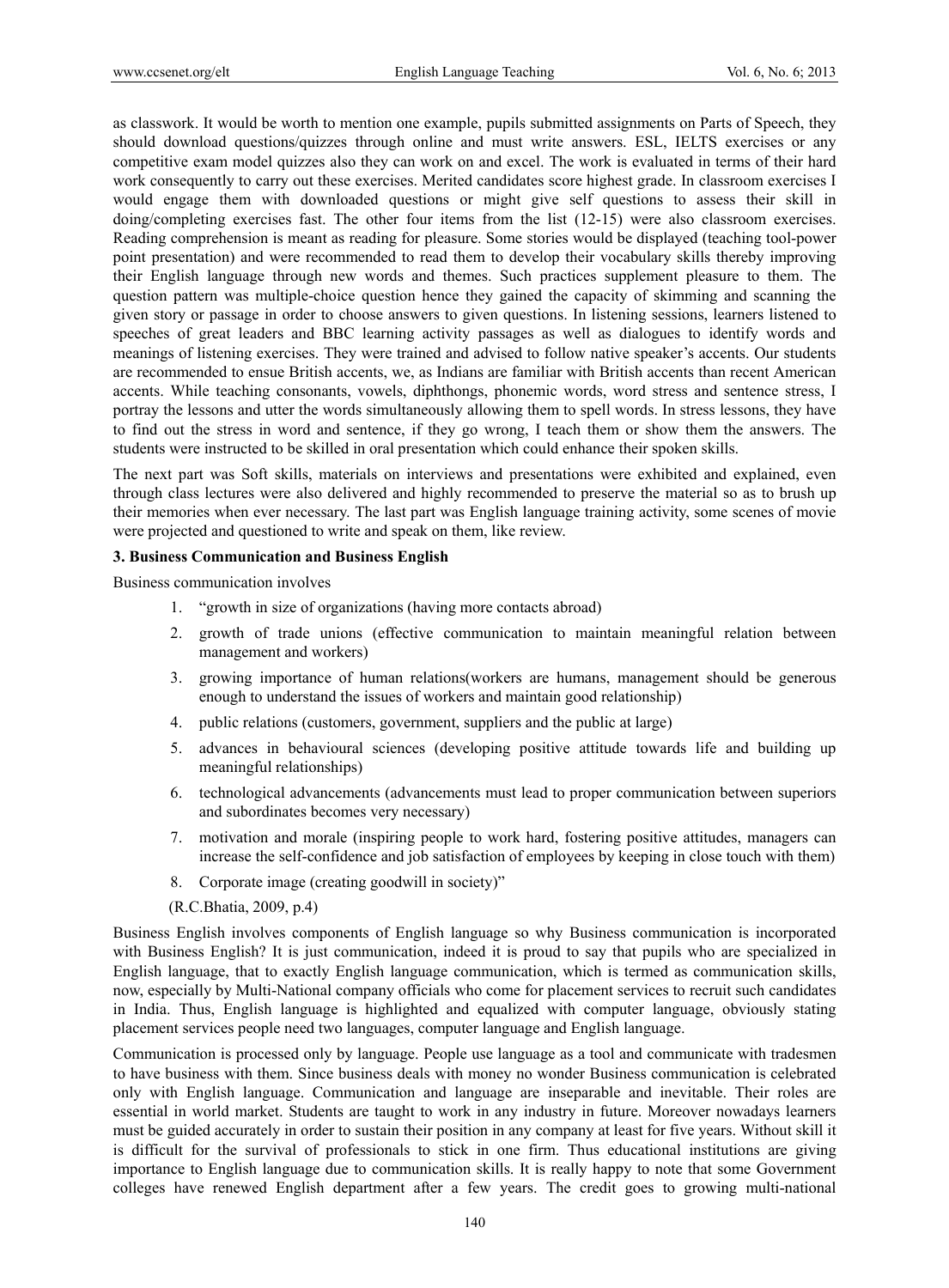companies in India. The officials recruit students with high command of English language seeking standard English in two forms of communication, spoken and written. They expect the ideal presentations of students that can help their growth in various issues.

### **4. Laboratory Sessions for BE**

Listening, speaking and writing skills (lessons – i. pronunciation (vowels, consonants, diphthongs, phonemic words, and stress, ii. Listening to speeches, passages and dialogues, iii. Vocabulary) can be taught through English language laboratory classes. Afterwards as per given syllabus, the implied methodology was i. using technology in classroom, subsequently used LCD projector and speakers to edify students. If students had been taught through English language multi-media software, they would have learned easily. More over the classes would have been more effective than the method that was employed in classroom to students. Every one would be given a separate system to work on along with an individual head phone, as a result, more scopes to learn better and appreciate English language through visions, accents of native speakers, and exercises resembling games. Laboratory classes would inspire a lot. But my given scheme was classroom sessions hence no other go I should teach them in classroom than in English language laboratory. Particularly, listening and speaking skills must be trained only through English language multi media software (Hi-class software) to have an effective class.

### **5. Teaching–Learning Process**

### *5.1 Roles and Functions of Teacher*

### 5.1.1 Roles

The tutor takes different roles, "diagnostician, planner, manager and provider" (Parrott, 2010, p. 94) in teaching-learning process. At the primary level let us see how a teacher acts as a diagnostician? She/he plays the role of diagnostician while diagnosing the learner. It is like communication process how a sender (trainer) sends the information and how the receiver (trainee) receives the message. The sender will psychologically analyse the receiver and continue the work. Perhaps the receiver knew or not whether the sender is examining him, the process will happen. Later as a manager, the duty is to tackle classroom classes and to develop her/him as an efficient instructor to satisfy the needs of students. In addition to, she/he has to respond to the feedback of students. It is better to analyse the genuine feedback of students perhaps to understand them. As a provider the sender will circulate resources and enlighten them. The training materials of trainer (input) guarantee the received knowledge of recipients (trainees). The output of received skills of learners assures the outcome of learning in teaching-learning process.

### 5.1.2 Function

- "To find out (as far and as consistently as possible) the needs, interests, language difficulties and preferred learning styles of the students.
- To cater for these (as far as group exigencies allow).
- To foster a group feeling (cooperation, liking, common aims, mutual confidence, etc.).
- To ensure that learners have clear short and long-term learning aims.
- To assess the progress of individuals and of the class as a whole.
- To ensure the learners are aware of this progress.
- To encourage students to take responsibility for their learning.
- To vary patterns of interaction within the lesson according to the precise plans and nature/feeling of the group.
- To ensure that the students find their involvement sufficiently challenging.
- To analyse and present realistic 'chunks' of the target language for students to process.
- To select and introduce activities and materials for language work.
- To help students develop positive, individual strategies for learning". (Parrott, 2010, p. 94)

Therefore, the trainer is clearly acting as a diagnostician, planner, manager and provider according situational environment and situation in performing these functions appropriately and respectively. Sometimes it appears to be a confront between the trainer and trainee.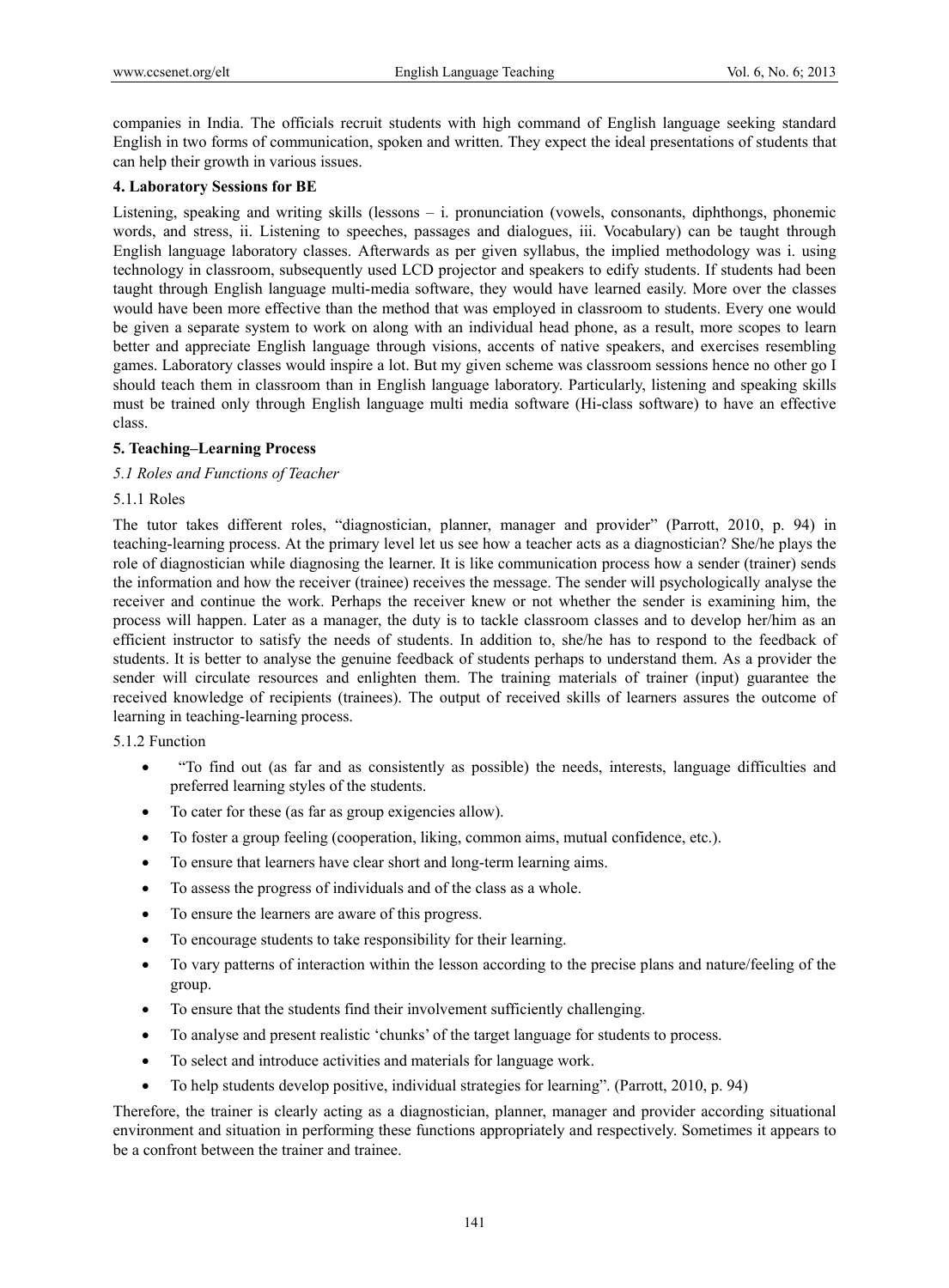| S.No           | Assessment       | <b>Subject</b> | <b>Class</b><br>Average(65) | No.<br>of<br>students $\geq$ = 25 | % of pass | Feedback       |
|----------------|------------------|----------------|-----------------------------|-----------------------------------|-----------|----------------|
|                | Cat- $1(50)$     | G <sub>n</sub> | 27.21                       | 59                                | 90.77     | <b>Better</b>  |
| 2.             | $Cat-2(50)$      | G.P1,D         | 29.07                       | 54                                | 83.08     | Should improve |
| 3.             | $Quiz-1(5)$      | C.Q            | 3.66                        | 57                                | 87.69     | Good           |
| 4 <sub>1</sub> | $Quiz-2(5)$      | RS & A         | 3.17                        | 51                                | 78.46     | <b>Better</b>  |
| 5.             | $Quiz-3(5)$      | G              | 3.12                        | 47                                | 72.31     | Should improve |
| 6.             | Assignment $(5)$ | IP & P2        | 3.82                        | 60                                | 92.31     | Good           |
| 7.             | Consolidate(50)  | ALL            | 30.59                       | 58                                | 89.23     | Good           |

#### Table 1. Result of Teaching-learning process

Cat (50 marks)–continuous assessment test, G-grammar, D – descriptive type (essay and paragraph writing), P1 – phonology, Quiz (5 marks)-C.Q – Comprehension questions, RS &  $A$  – Reading story and answering, Assignment (5 marks)-IP – idiomatic phrases, P2 – proverbs, All – all subjects together. Please note: Other topics in curriculum are done as class work exercises. Class average - total number of students in a class is 65, class average of total students. No. of students>=25 – total number of students scored pass mark and fail mark, >25=failed candidates, 25 and above=passed candidates. % of pass – pass percentage and feedback

The evaluation type is normal paper correcting practice, deleting marks for wrong spellings, grammatical errors and irrelevant information. The main aim of assessing the answer script is to mould the student and help him/her to get better score in final exam. The continuous assessment marks, quiz marks and assignment marks are statistically analysed respectively to ensure the final results of students. These tests reveal their efficiency in studying the syllabus-based topics and other reference works based on the subject and presenting their ideas in examination point of view. The continuous assessment tests, quizzes and assignment, these various types of assessment marks may stand for pre-test marks and consolidation marks may stand for post-test assessment (all subjects together). The improvement in every phase and lastly how they score in the course of development proves the net result of students.

### **6. Feedback**

"*Like success, failure is many things to many people. With Positive Mental Attitude, failure is a learning experience, a rung on the ladder, a plateau at which to get your thoughts in order and prepare to try again".* 

### (W. Clement Stone, 2011-13)

Similar to the said quote, if you get a negative feedback, you may think and act. Initially, find out whether the feedback is the precise feedback. Common errors are simpler to rectify. Tolerance from both sides (encoder and decoder) are highly valued. Negative remarks are strengthened by converting them into positive factors by one's attitude. Failure is a learning experience, learn, climb up the ladder to achieve the goal. No one can get rid of feedback indeed it is an important facet in every teaching-learning process. A positive response will threaten you to proceed further, sustaining the position is difficult. Changing roles may well bring good prospects. At last, forbearance towards English language is compulsory to give feedback from two ways (sender and receiver).

#### **7. Necessity of English Language to All Disciplines**

- 1. Proficiency in language is fundamental to all disciplines so to master any core subject.
- 2. The two forms of communication viz. spoken and written predominant the industry world.
- 3. Presentations (oral & written) captivate audience to plan for action.
- 4. Soft skills are brought to light especially with the aid of English language.
- 5. Corporate world needs linguists and communication skills' experts to develop monetary wealth globally.

6. In current scenario, English is dire need to the needy of English language in society. It is the elixir of professional life.

### **8. Conclusion**

Nowadays business communication is interlinked with business English as we all know that world has become global village. Any literate in the world who knew English could communicate to the other person in any part of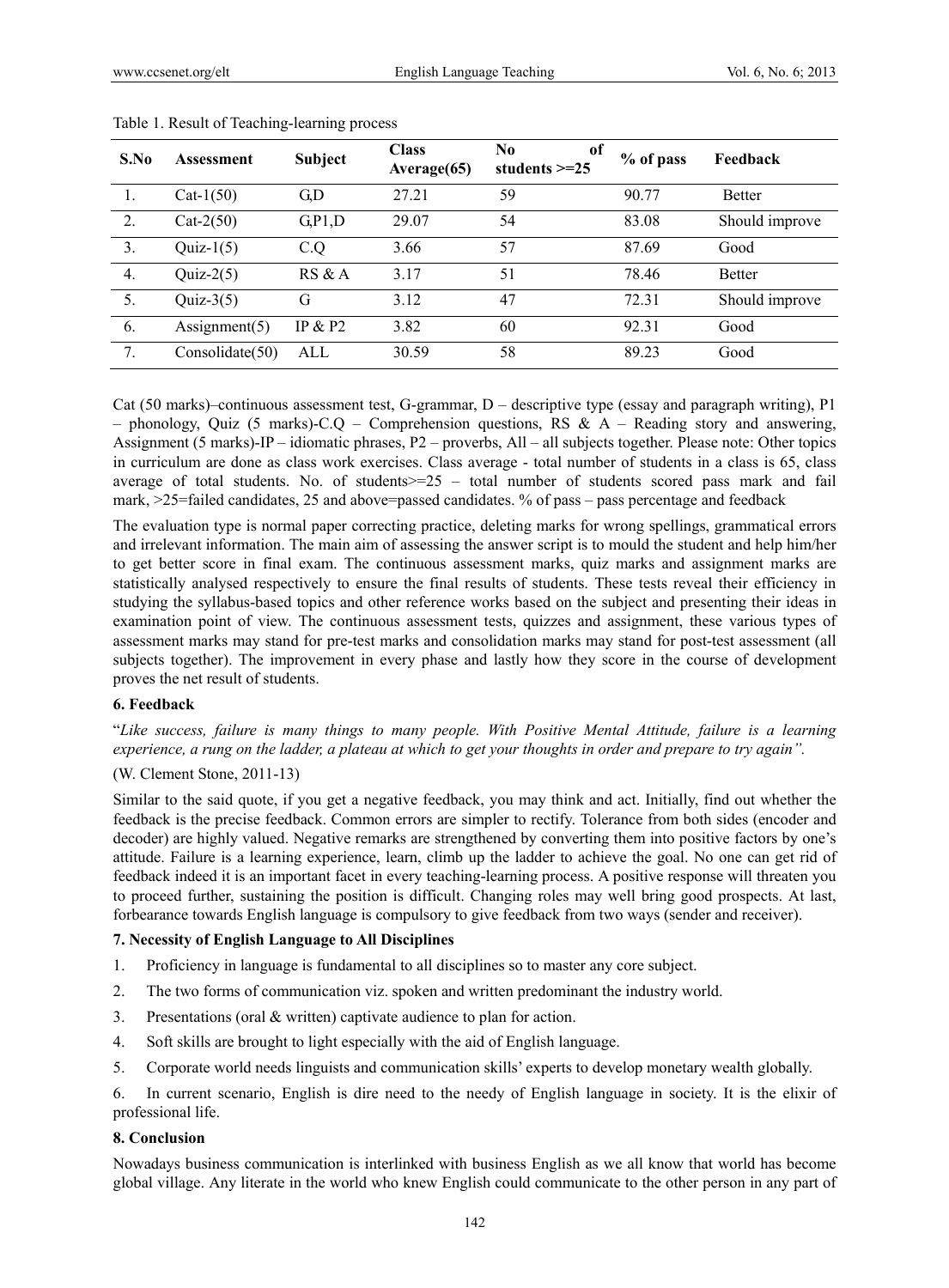the world. In business communication it is the only tool to do transactions and conducting meetings/conferences. It is impossible to have any business activity without communication*.* This proposed thought has become a motto in this materialistic world. Hence to be experts in business communication along with other subjects students select business administration course. Compulsorily they have to clear two papers or one paper in Business Communication. Through business communication they learn how to negotiate, how to have dealings with dealers, how to build relationship with people and ultimately to develop positive approach then to use polite expressions. It was an opportunity for me to take the subject with more components of English language. Since the subject is dominated with more elements of English language it can be called as Business English than Business Communication. Really, a valuable point is to be added at this moment, that a subject (business communication) belonging to other department (business school) is been asked to handle by an English teacher (i.e) a language teacher to teach a subject as it has the components of English language. The tri-parts, Discourse, Soft skills and English language activity were powerful and useful to learners only through teaching and learning materials. The valid feedback from the students was liking. They showed interest to learn English language as a subject. Even more improvements too can be done for Business English Teaching by further methods.

#### **9. Recommendations**

1. First, the title Business English can be better than Business Communication because the very title misguides people. Business English consists of four skills, listening, speaking, reading and writing whereas Business Communication most probably deals just with written forms (business correspondences)

2. Second, English laboratory sessions would be good for students to learn phonetics and to listen to speeches and passages while having lessons in theory classes since Business Communication is a subject.

3. Third, every skill individually (communication skills) would have been in an order as English language syllabus than the subject syllabus so that to concentrate on each skill and to manage time.

4. Fourth, the hierarchy might provide the background study of communication skills to students. For example, if listening skills are taught first, they can learn that it is the key skill to be learnt first followed by rest of the skills.

#### **References**

- Berlo's SMCR model of communication. (2008-13). Retrieved March 23, 2013, from http://www.managementstudyguide.com/berlo-model-of-communication.htm
- Beugrande. (2001). Interpreting the Discourse of H.G. Widdowson: A Corpus-Based Critical Discourse Analysis, Retrieved February 18, 2013, from http://www.beaugrande.com/WiddowsonianDiscourse.htm
- R. C. Bhatia. (2009). *Business Communication* (p. 4). New Delhi, Ane Books PVT. Ltd.
- Burkill, Bob, Eaton, & Ray. (2011). *Developing Teaching and Learning*. New Delhi. Cambridge University Press.
- Cisneros, Oscar Salomon. (2010-11). Modern Day proverbs. Retrieved March 20, 2013, from http://emote.net/modern\_day\_proverbs.html

Meenakshi Raman, & Prakash Singh. (2006). *Business Communication.* New Delhi, Oxford University Press.

Moron, Cruz, Amaya, & Lopez. (2009). Pragmatics Applied to Language Teaching and Learning. Retrieved March 20, 2013, from http://www.c-s-p.org/Flyers/978-1-4438-0972-6-sample.pdf

Parrott, Martin. (2010). *Task for Language Teachers* (p. 94)*.* Cambridge. Cambridge University Press.

Stone W. Clement. (2011-13). Proverbs on communication and relationships. Retrieved March 17, 2013, from http://www.brainyquote.com/quotes/keywords/learning.html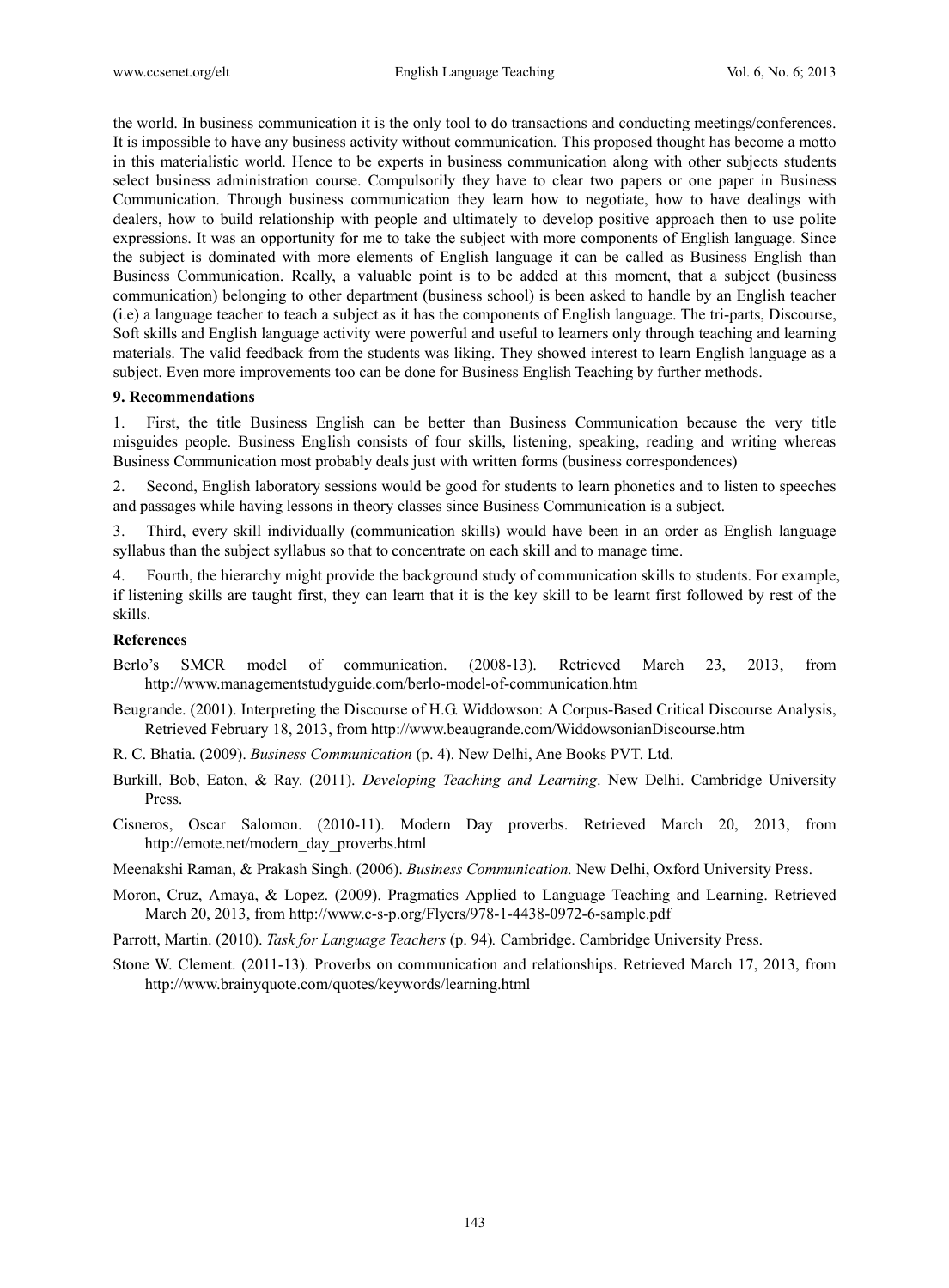## **Appendix 1. Syllabus copy**

|                                                                                                   | <b>MBI203 Business Communication</b>                                                                                     |                       |  |  |  |
|---------------------------------------------------------------------------------------------------|--------------------------------------------------------------------------------------------------------------------------|-----------------------|--|--|--|
|                                                                                                   | L                                                                                                                        | Т<br>P<br>$\mathbf C$ |  |  |  |
|                                                                                                   | 3                                                                                                                        | 0<br>0<br>3           |  |  |  |
| Version: 01                                                                                       |                                                                                                                          |                       |  |  |  |
|                                                                                                   | Prerequisite: Nil                                                                                                        |                       |  |  |  |
| Objectives:                                                                                       |                                                                                                                          |                       |  |  |  |
|                                                                                                   | To plan and demonstrate the four skills names LSRW / To help students build a strong frame work in grammar               |                       |  |  |  |
|                                                                                                   | To develop the proper communication skills needed in their workplace                                                     |                       |  |  |  |
|                                                                                                   | <b>Expected Outcome:</b>                                                                                                 |                       |  |  |  |
|                                                                                                   | Refresh Grammatical structures which facilitate better writing skills / Acquire the ability to read and comprehend texts |                       |  |  |  |
|                                                                                                   | / Acquire the ability to grasp the spoken language in British and American accent                                        |                       |  |  |  |
| <b>CONTENTS</b>                                                                                   |                                                                                                                          |                       |  |  |  |
| <b>UNIT</b>                                                                                       | <b>DESCRIPTION</b>                                                                                                       | <b>HOURS</b>          |  |  |  |
|                                                                                                   | L-LISTENING, S-SPEAKING, R-READING, W-WRITING                                                                            |                       |  |  |  |
|                                                                                                   | L Dialogues, Passages                                                                                                    |                       |  |  |  |
|                                                                                                   | Sone Minute talk, Speeches of great men                                                                                  |                       |  |  |  |
|                                                                                                   | R Skim and scan a passage                                                                                                |                       |  |  |  |
| 1                                                                                                 | $\mathbf W$ Linguistic communication, barriers to communication, Importance of Communication,                            |                       |  |  |  |
|                                                                                                   | Non-verbal Communication- personal appearance / posture / gesture/ facial expression /eye<br>contact /space distancing   |                       |  |  |  |
|                                                                                                   | Parts of speech, (Nouns / Pronouns / verbs/ adverbs/ adjectives/ prepositions/ conjunctions                              |                       |  |  |  |
|                                                                                                   | Interjections)                                                                                                           |                       |  |  |  |
|                                                                                                   | antonyms, synonyms                                                                                                       |                       |  |  |  |
|                                                                                                   | L Extempore Speech, Prepared Speech                                                                                      |                       |  |  |  |
|                                                                                                   | $\overline{\textbf{L}}$ &S. The Phonological system of English – Pure vowels, consonants / Dipthongs /                   |                       |  |  |  |
|                                                                                                   | word stress / sentence stress                                                                                            |                       |  |  |  |
|                                                                                                   | ${\bf R}$ Reading for pleasure, proverbs                                                                                 |                       |  |  |  |
| 2                                                                                                 | W Dyadic communication face to face communication, telephonic communication,                                             |                       |  |  |  |
|                                                                                                   | Interviews, Dictation                                                                                                    |                       |  |  |  |
|                                                                                                   | <b>Idioms</b> and Phrases                                                                                                |                       |  |  |  |
|                                                                                                   | Tenses                                                                                                                   |                       |  |  |  |
|                                                                                                   | L&S Movie Talk                                                                                                           |                       |  |  |  |
|                                                                                                   | <b>R</b> Reading for detailed comprehension                                                                              |                       |  |  |  |
| 3                                                                                                 | W Business and Social Correspondance. Structure, lay out, form, types of letters, idiom and                              |                       |  |  |  |
|                                                                                                   | phrases                                                                                                                  |                       |  |  |  |
|                                                                                                   | Correction of Errors.                                                                                                    |                       |  |  |  |
|                                                                                                   | Text Book: Krishna Mohan and Meera Banerjee (2000), Developing Communication                                             |                       |  |  |  |
|                                                                                                   | Learn Correct English: Grammar, Usage, and Composition, Shiv. K. Kumar & Hemalatha Nagarajan                             |                       |  |  |  |
|                                                                                                   | Reference Books: Language in Use by Adrian Doff and Chris Jones.                                                         |                       |  |  |  |
|                                                                                                   | The Beginner's Choice by Sue Mohamed and Richard Acklam                                                                  |                       |  |  |  |
| Mode of Evaluation: Written Examinations and any of these: Term Paper, Mini Projects, Quiz, Group |                                                                                                                          |                       |  |  |  |
| Discussion, Case Study Analysis, Seminar, Assignments etc.                                        |                                                                                                                          |                       |  |  |  |
| <b>Recommended by Board of Studies on:</b><br>Date of Approval of Academic Council:               |                                                                                                                          |                       |  |  |  |
|                                                                                                   |                                                                                                                          |                       |  |  |  |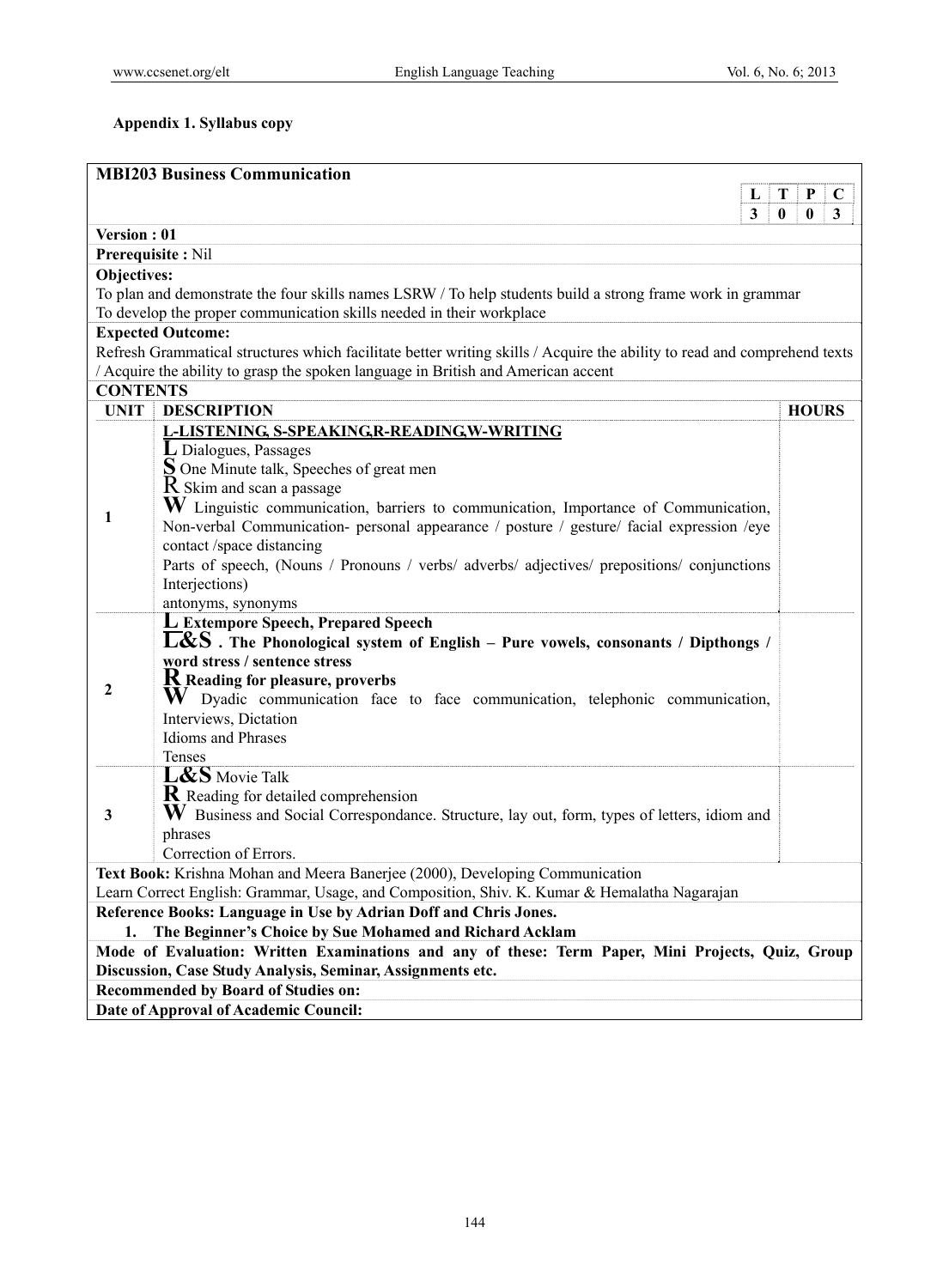# **Appendix 2.**

| S.No           | Assessment                   | Subject                               | Class   | No<br>of        | % of  | Feedback      |
|----------------|------------------------------|---------------------------------------|---------|-----------------|-------|---------------|
|                |                              |                                       | Average | students $>=25$ | pass  |               |
| $\mathbf{1}$   | CAT <sub>1</sub>             | <b>I GRAMMAR</b>                      | 27.21   | 59              | 90.77 | <b>Better</b> |
|                | $(50 \text{ marks})$         | Parts of speech $-10$ marks<br>1.     |         |                 |       |               |
|                |                              | 2.<br>Synonyms $-5$ marks             |         |                 |       |               |
|                |                              | Antonyms $-5$ marks<br>3.             |         |                 |       |               |
|                |                              | Reading comprehension $-10$<br>4.     |         |                 |       |               |
|                |                              | marks                                 |         |                 |       |               |
|                |                              |                                       |         |                 |       |               |
|                |                              | <b>II DESCRIPTIVE</b>                 |         |                 |       |               |
|                |                              | Paragraph writing $-5x2=10$<br>5.     |         |                 |       |               |
|                |                              | marks (100-150 words)                 |         |                 |       |               |
|                |                              | Essay writing $- 1x10=10$<br>6.       |         |                 |       |               |
|                |                              | marks (250-300 words)                 |         |                 |       |               |
| $\overline{2}$ | CAT <sub>2</sub>             | I GRAMMAR&PHONOLOGY                   | 29.07   | 54              | 83.08 | Should        |
|                | $(50 \text{ Marks})$         | $Tenses - 10 marks$<br>1.             |         |                 |       | improve       |
|                |                              | 2.<br>Reading<br>comprehension        |         |                 |       |               |
|                |                              | (questions based on idioms &          |         |                 |       |               |
|                |                              | phrases, proverbs) - 10 marks         |         |                 |       |               |
|                |                              | Transcript - 10 marks<br>3.           |         |                 |       |               |
|                |                              |                                       |         |                 |       |               |
|                |                              | <b>II</b> Descriptive                 |         |                 |       |               |
|                |                              | Paragraph writing $-5x^2=10$<br>4.    |         |                 |       |               |
|                |                              | marks (100-150 words)                 |         |                 |       |               |
|                |                              | Essay writing $- 1x10=10$<br>5.       |         |                 |       |               |
|                |                              | marks (250-300 words)                 |         |                 |       |               |
| $\overline{3}$ | Quiz 1                       | Comprehension questions               | 3.66    | 57              | 87.69 | Good          |
|                | $(5 \text{ marks})$          |                                       |         |                 |       |               |
|                |                              |                                       |         |                 |       |               |
| $\overline{4}$ | Quiz 2                       | Reading the story<br>and<br>answering | 3.17    | 51              | 78.46 | <b>Better</b> |
|                | $(5 \text{ marks})$          | (reading for pleasure)                |         |                 |       |               |
|                |                              |                                       |         |                 |       |               |
| 5              | Quiz 3                       | Grammar – correcting the errors       | 3.12    | 47              | 72.31 | Should        |
|                | $(5 \text{ marks})$          |                                       |         |                 |       | improve       |
|                |                              |                                       |         |                 |       |               |
| 6              | Assignment                   | Assignments on Idiomatic phrases and  | 3.82    | 60              | 92.31 | Good          |
|                | $(5 \text{ marks})$          | Proverbs                              |         |                 |       |               |
|                |                              |                                       |         |                 |       |               |
| $\overline{7}$ | Consolidation                | All subjects together                 | 30.59   | 58              | 89.23 | Good          |
|                | (cat marks are               |                                       |         |                 |       |               |
|                | converted into               |                                       |         |                 |       |               |
|                | + Quiz<br>30                 |                                       |         |                 |       |               |
|                | $(1+2+3)$                    |                                       |         |                 |       |               |
|                | marks-15<br>$\boldsymbol{+}$ |                                       |         |                 |       |               |
|                | assignment                   |                                       |         |                 |       |               |
|                | marks -5                     |                                       |         |                 |       |               |
|                | $(30+15+5=50)$               |                                       |         |                 |       |               |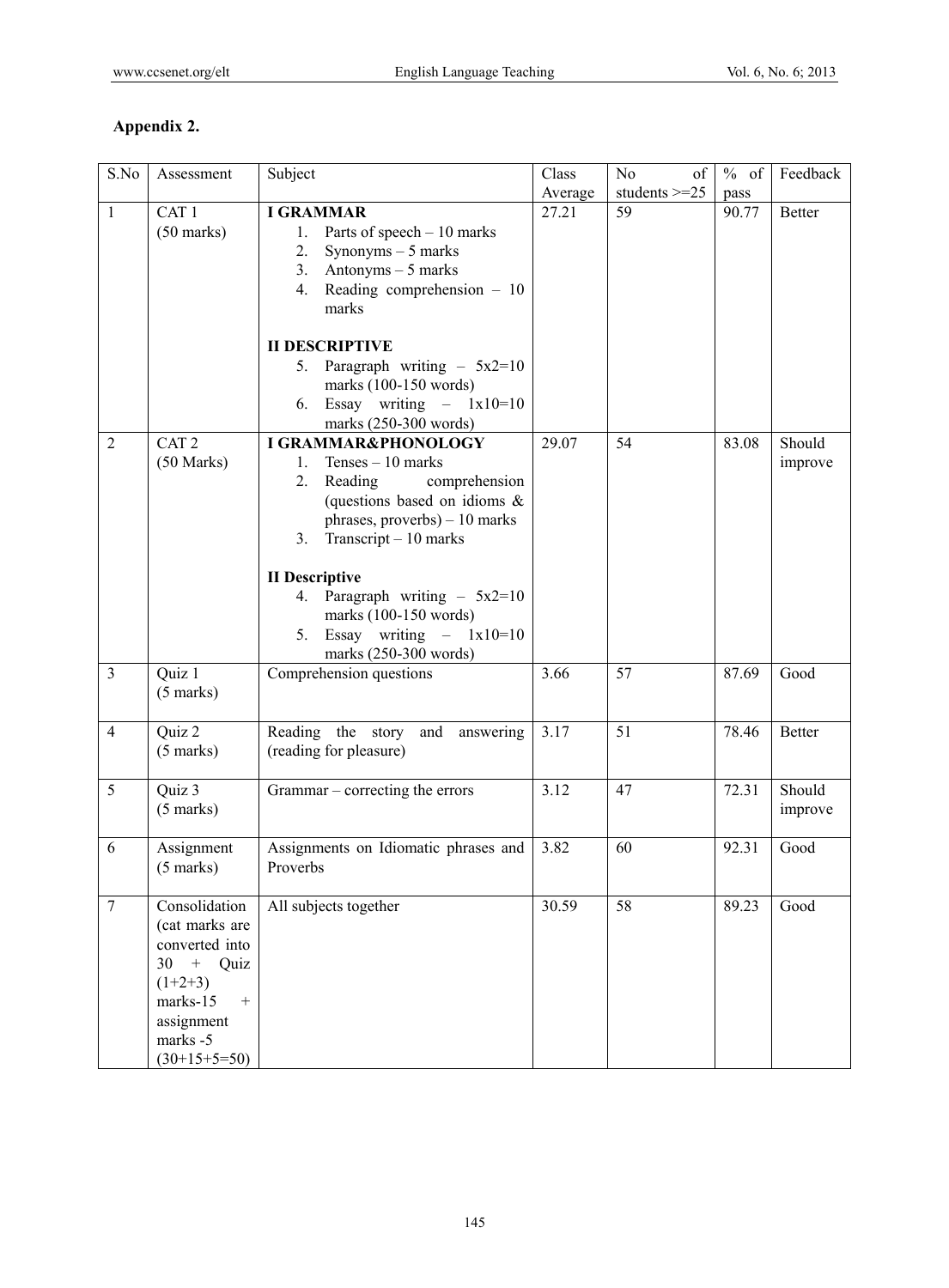Chart 1.



Total percentage  $-100\%$ , total strength of students  $-65$ Cat – 1 % - 90.77%, class average – 59, Cat –  $2 - 83.08\%$ , class average – 54



Chart 2.





Total percentage (100%) and total number of students (65), Quiz-1, 2, &3 pass percentage and class average